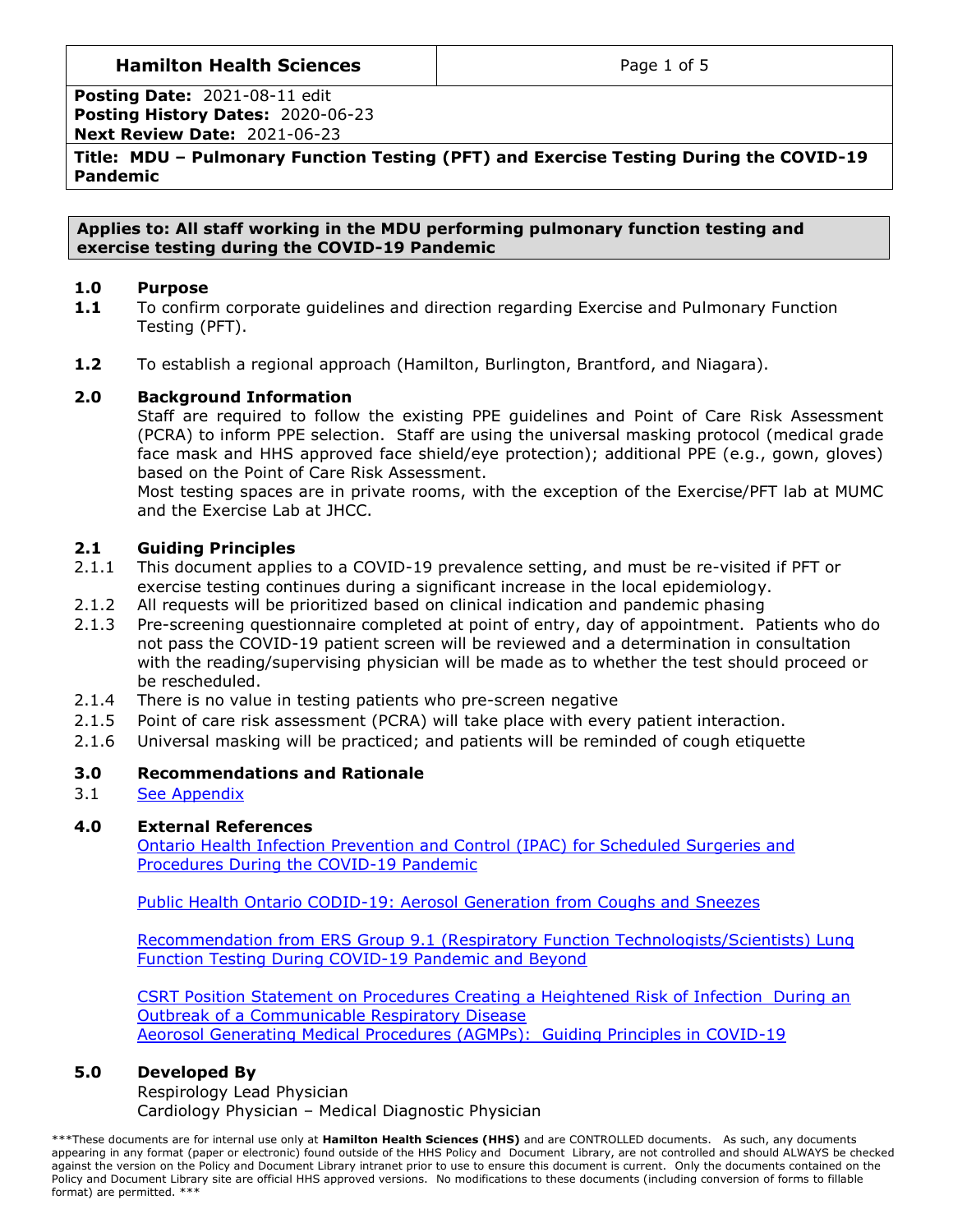## **Hamilton Health Sciences Page 2 of 5**

**Posting Date:** 2021-08-11 edit **Posting History Dates:** 2020-06-23 **Next Review Date:** 2021-06-23

**Title: MDU – Pulmonary Function Testing (PFT) and Exercise Testing During the COVID-19 Pandemic**

#### **7.0 In Consultation With** COVID-19 Subject Matter Expert Group

**8.0 Approved By**

COVID-19 Corporate Command Centre

#### **9.0 Appendices** [Recommendations and Rationale](#page-2-0) [Screening Log](#page-4-0)

| Keyword           | COVID-1FT, GXT, EXT |
|-------------------|---------------------|
| <b>Assignment</b> |                     |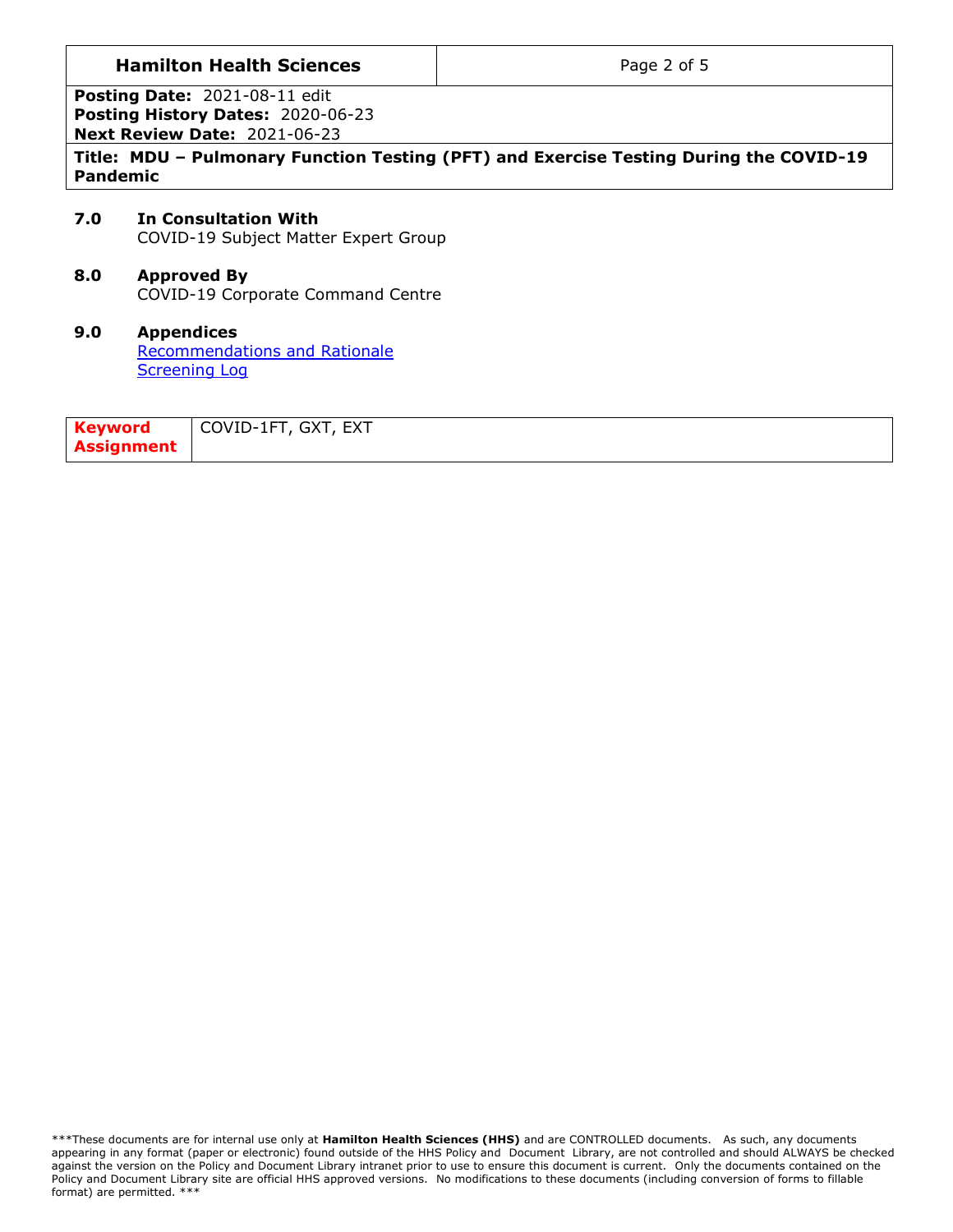# **Hamilton Health Sciences Page 3 of 5**

**Posting Date:** 2021-08-11 edit **Posting History Dates:** 2020-06-23 **Next Review Date:** 2021-06-23

**Title: MDU – Pulmonary Function Testing (PFT) and Exercise Testing During the COVID-19 Pandemic**

<span id="page-2-0"></span>

| Modality $-$<br><b>Testing</b> | Exercise -<br><b>Standard Stress</b><br><b>Testing</b>                                                                                                                                                                                                                                                                                                                                                                                                                                                                                                                                                                                                                                             | <b>Exercise-</b><br><b>Cardiopulmonary</b><br><b>Exercise Testing</b><br>(CPET)                                                                                                          | $PFT -$<br><b>Spirometry</b> | <b>Methacholine</b><br><b>Challenge</b>                                               |
|--------------------------------|----------------------------------------------------------------------------------------------------------------------------------------------------------------------------------------------------------------------------------------------------------------------------------------------------------------------------------------------------------------------------------------------------------------------------------------------------------------------------------------------------------------------------------------------------------------------------------------------------------------------------------------------------------------------------------------------------|------------------------------------------------------------------------------------------------------------------------------------------------------------------------------------------|------------------------------|---------------------------------------------------------------------------------------|
| <b>Risk</b><br>considerations  | High ventilation rate, forced inhalation and exhalation will generate aerosols and<br>droplets                                                                                                                                                                                                                                                                                                                                                                                                                                                                                                                                                                                                     |                                                                                                                                                                                          |                              |                                                                                       |
|                                |                                                                                                                                                                                                                                                                                                                                                                                                                                                                                                                                                                                                                                                                                                    | High likelihood of coughing with aerosol and droplet generation                                                                                                                          |                              |                                                                                       |
|                                | coaching of patients through the procedures                                                                                                                                                                                                                                                                                                                                                                                                                                                                                                                                                                                                                                                        | HCP require to be in close proximity (within 1m) for monitoring of vital signs and                                                                                                       |                              |                                                                                       |
|                                |                                                                                                                                                                                                                                                                                                                                                                                                                                                                                                                                                                                                                                                                                                    | Patient elevated above HCP increasing the risk<br>of droplet exposure                                                                                                                    |                              | Nebulization of<br>agents intended                                                    |
|                                |                                                                                                                                                                                                                                                                                                                                                                                                                                                                                                                                                                                                                                                                                                    | The added risk of<br>pre-/post-exercise<br>spirometry within close<br>proximity to HCP and<br>saliva<br>production<br>around mouthpiece                                                  |                              | to reach down<br>to the level of<br>smaller<br>the<br>airways<br>and<br>induce cough. |
|                                | <b>Patient masking</b><br>may impact on<br>validity of results                                                                                                                                                                                                                                                                                                                                                                                                                                                                                                                                                                                                                                     | Closed system with mouthpiece (and filter) will reduce the risk<br>of dispersing aerosols and droplets; however high frequency of<br>becoming an open system when patient needs to cough |                              |                                                                                       |
|                                |                                                                                                                                                                                                                                                                                                                                                                                                                                                                                                                                                                                                                                                                                                    | Small enclosed area for testing with poor ventilation and airflow                                                                                                                        |                              |                                                                                       |
|                                |                                                                                                                                                                                                                                                                                                                                                                                                                                                                                                                                                                                                                                                                                                    |                                                                                                                                                                                          |                              |                                                                                       |
| <b>Rationale</b>               | Evidence suggests that droplets are the primary mode of spread for human<br>coronaviruses, including SARS-CoV-2. Activities such as exercise (rapid flow<br>of air in and out of the lungs with increase ventilation), PFT (with forced<br>inhalation and exhalation) and bronchoprovocation studies (methacholine<br>test) can generate more aerosols and droplets than breathing in varying<br>amounts and size. Furthermore, performing these tests can provoke<br>coughing and sneezing which further increases aerosols and droplet<br>generation. However, evidence to date suggests NO additional risk from<br>aerosols from cough, sneezes, or increased ventilation with respect to COVID |                                                                                                                                                                                          |                              |                                                                                       |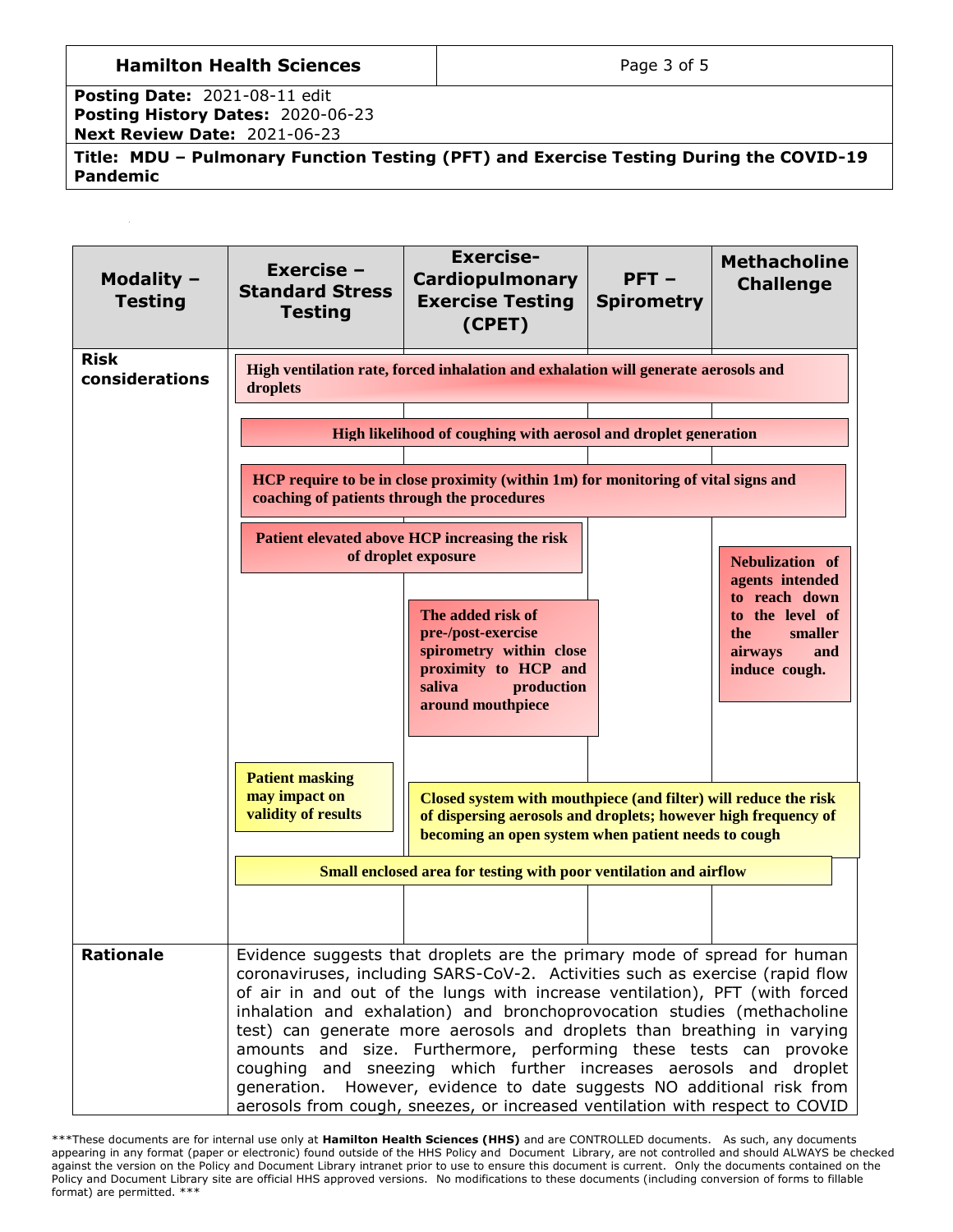## **Hamilton Health Sciences Page 4 of 5**

**Posting Date:** 2021-08-11 edit **Posting History Dates:** 2020-06-23 **Next Review Date:** 2021-06-23

**Title: MDU – Pulmonary Function Testing (PFT) and Exercise Testing During the COVID-19 Pandemic**

|                                                                               | transmission, and that surgical masks provide adequate protection.                                                       |
|-------------------------------------------------------------------------------|--------------------------------------------------------------------------------------------------------------------------|
| <b>PPE</b>                                                                    | Surgical/procedural mask, face shield. Gloves and isolation gown based on<br>PCRA.                                       |
| <b>HEPA filter +</b><br><b>Negative</b><br>pressure room                      | Not required                                                                                                             |
| <b>Other</b><br>considerations                                                | Signage is recommended (diagnostic tests in Process) when performing<br>Methacholine challenge.                          |
|                                                                               | Flow Sensor will be changed after each use with COVID $+ve$ patients (if such<br>testing is required in $+ve$ patients)  |
|                                                                               | Booking template modifications to allow for appropriate cleaning, air<br>exchange, patient flow, and PPE donning/doffing |
| <b>Cleaning</b><br>Wiping of all that the patient has come into contact with. |                                                                                                                          |
|                                                                               |                                                                                                                          |
| procedures                                                                    | Settling time not required between patients                                                                              |